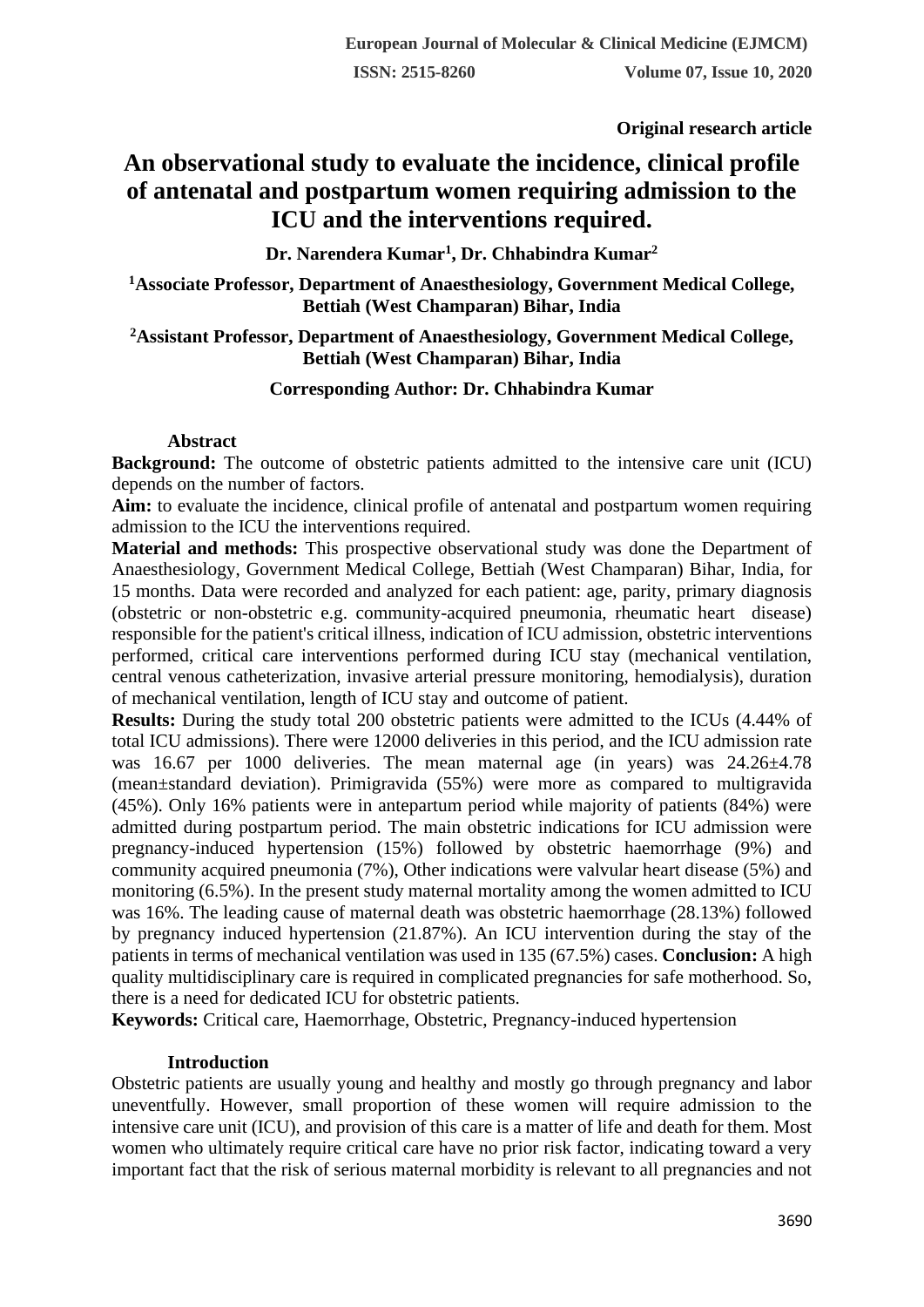only for patients who are considered high risk.<sup>1</sup> These patients may present with preexisting diseases which further aggravates during pregnancy or acute diseases which may or may not be specific to pregnancy. The outcome of obstetric patients admitted to ICU depends on their presenting illness, current status at time of admission, and facilities available in the ICU.<sup>2</sup> Critically ill obstetric patients account for as much as 7% of the ICU admissions in developing countries, while they account for only  $0.2\%$ –0.9% in developed countries.<sup>3,4</sup> The reason for small percentage of ICU admission in developed countries is because of easy access to specialized centers for obstetric services and better healthcare facilities.<sup>5</sup> One study done in Finland shows critical care admission of obstetric patients to be in the range of 0.7%–2.1% per 100 deliveries with 0% mortality.<sup>1</sup> In contrast, one study from the tertiary care government institute in South India, catering to 1.7 million patients per year, shows admission of obstetric patient to be around 11.6% of total admission to critical care.<sup>6</sup> When compared with other South Asian developing countries, Pakistan has the highest fertility rate of 3.4 births/woman and lowest public health expenditure of 0.8% of gross domestic product. Due to this imbalance, out of 5 million births taking place annually, only 205,000 women receive any form of trained healthcare.<sup>7</sup> India accounts for 19% of global maternal deaths. Admission of pregnant women to an ICU is considered as an objective marker of severe maternal morbidity.<sup>8</sup> The aim of the present study evaluate the incidence, clinical profile of antenatal and postpartum women requiring admission to the ICU the interventions required in these women and final outcome.

#### **Material and methods**

This prospective observational study was done the Department of Anaesthesiology, Government Medical College, Bettiah (West Champaran) Bihar, India, for 15 months, after taking the approval of the protocol review committee and institutional ethics committee. The medical records of all obstetric patients (pregnant or within 6 weeks postpartum) admitted to both the ICUs during the study were analyzed along with simultaneous analysis of ICU databases. The following data were recorded and analyzed for each patient: age, parity, primary diagnosis (obstetric or non-obstetric e.g. community-acquired pneumonia, rheumatic heart disease) responsible for the patient's critical illness, indication of ICU admission, obstetric interventions performed, critical care interventions performed during ICU stay (mechanical ventilation, central venous catheterization, invasive arterial pressure monitoring, hemodialysis), duration of mechanical ventilation, length of ICU stay and outcome of patient. This analytical data was compared with total number of ICU admissions, total number of deliveries in this period of time. The data were analysed statistically by using percentage.

## **Results**

During the study total 200 obstetric patients were admitted to the ICUs (4.44% of total ICU admissions). Out of 200, 70 women were admitted in Medical ICU and 130 women were admitted in surgical ICU. There were 12000 deliveries in this period, and the ICU admission rate was 16.67 per 1000 deliveries. The mean maternal age (in years) was 24.26±4.78 (mean±standard deviation) (Table 1). Primigravida (55%) were more as compared to multigravida (45%). Only 16% patients were in antepartum period while majority of patients (84%) were admitted during postpartum period (Table 1). The main obstetric indications for ICU admission were pregnancy-induced hypertension (15%) followed by obstetric haemorrhage (9%) and community acquired pneumonia (7%) (Table 2). Other indications were valvular heart disease (5%) and monitoring (6.5%). In the present study maternal mortality among the women admitted to ICU was 16%. The leading cause of maternal death was obstetric haemorrhage (28.13%) followed by pregnancy induced hypertension (21.87%) (Table 3). An ICU intervention during the stay of the patients in terms of mechanical ventilation was used in 135 (67.5%) cases (Table 4). Among preventable infectious diseases, 5 ANC admissions in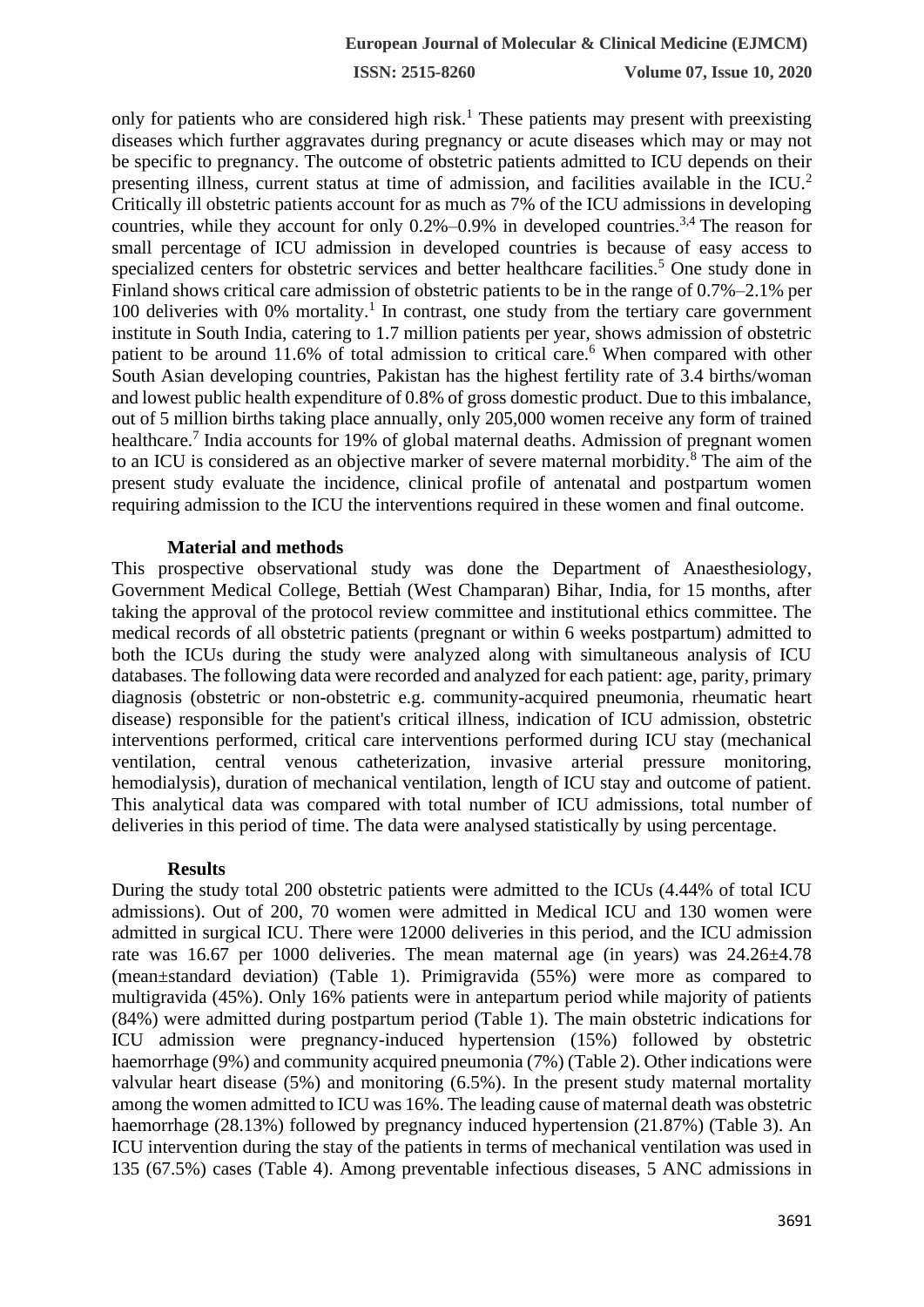medical ICU were for swine flu out of that 1 woman died, 1 woman admitted for pulmonary tuberculosis, 3 women for dengue out of that 1died and1 admitted for malaria. Average stay in days of survivors was 5 and of non- survivors was 4 days.

| radio 11 Distribution of achiveres, total recontributions, partty, ago |                       |                             |  |
|------------------------------------------------------------------------|-----------------------|-----------------------------|--|
| <b>Parameter</b>                                                       | numbers               | Percentage                  |  |
| <b>Deliveries</b>                                                      | 12000                 |                             |  |
| ICU admissions                                                         | 4500                  |                             |  |
| Obstetric admissions to ICU                                            | 200                   |                             |  |
| Obstetric admissions to ICU per 1000 deliveries                        |                       | 16.67                       |  |
| Obstetric admissions to ICU as percentage of total ICU admissions      |                       | 4.44                        |  |
| Primigravida                                                           | 110                   | 55                          |  |
| Multigravida                                                           | 90                    | 45                          |  |
| ANC cases                                                              | 32                    | 16                          |  |
| PNC cases                                                              | 168                   | 84                          |  |
| cases delivered outside before admission                               | 4                     | $\mathcal{D}_{\mathcal{L}}$ |  |
| Mean age of obstetric admissions to ICU in years (mean $\pm$ SD)       | $24.26 \pm 4.78$      |                             |  |
|                                                                        | Below 25 years (140)  |                             |  |
| Age distribution, years $(n=200)$                                      | $25-30(35)$           |                             |  |
|                                                                        | Above 30 years $(25)$ |                             |  |

| Table 1: Distribution of deliveries, total ICU admissions, parity, age |
|------------------------------------------------------------------------|
|------------------------------------------------------------------------|

# **Table 2: Distribution of causes of ICU admissions**

| <b>Primary diagnosis</b> | <b>Number</b>  | Percentage |
|--------------------------|----------------|------------|
| PPH                      | 18             | 9          |
| PIH                      | 30             | 15         |
| Pneumonia                | 14             | 7          |
| Valvular heart disease   | 10             | 5          |
| Ruptured ectopic         | $\overline{2}$ | 1          |
| Ruptured uterus          | 1              | 0.5        |
| <b>APH</b>               | 6              | 3          |
| Cardiomyopathy           |                |            |
| Acute kidney injury      | 3              | 1.5        |
| Eclampsia                | 6              | 3          |
| Septicemia               | 5              | 2.5        |
| Monitoring               | 13             | 6.5        |

#### **Table 3: Number of deaths related to primary diagnosis**

| <b>Primary diagnosis</b> | Number of deaths=32 | Percentage |
|--------------------------|---------------------|------------|
| <b>PIH</b>               |                     | 21.87      |
| <b>PPH</b>               | 9                   | 28.13      |
| Septicemia with MODS     |                     | 9.37       |
| Cardiomyopathy           |                     | 3.13       |
| ANC with pneumonia       |                     | 6.25       |
| ANC with severe anaemia  | 3                   | 9.37       |
| ANC with dengue          |                     | 3.13       |
| ANC with swine flu       |                     | 3.13       |
| Others                   |                     | 15.63      |

|  | <b>Table 4: ICU intervention</b> |
|--|----------------------------------|
|--|----------------------------------|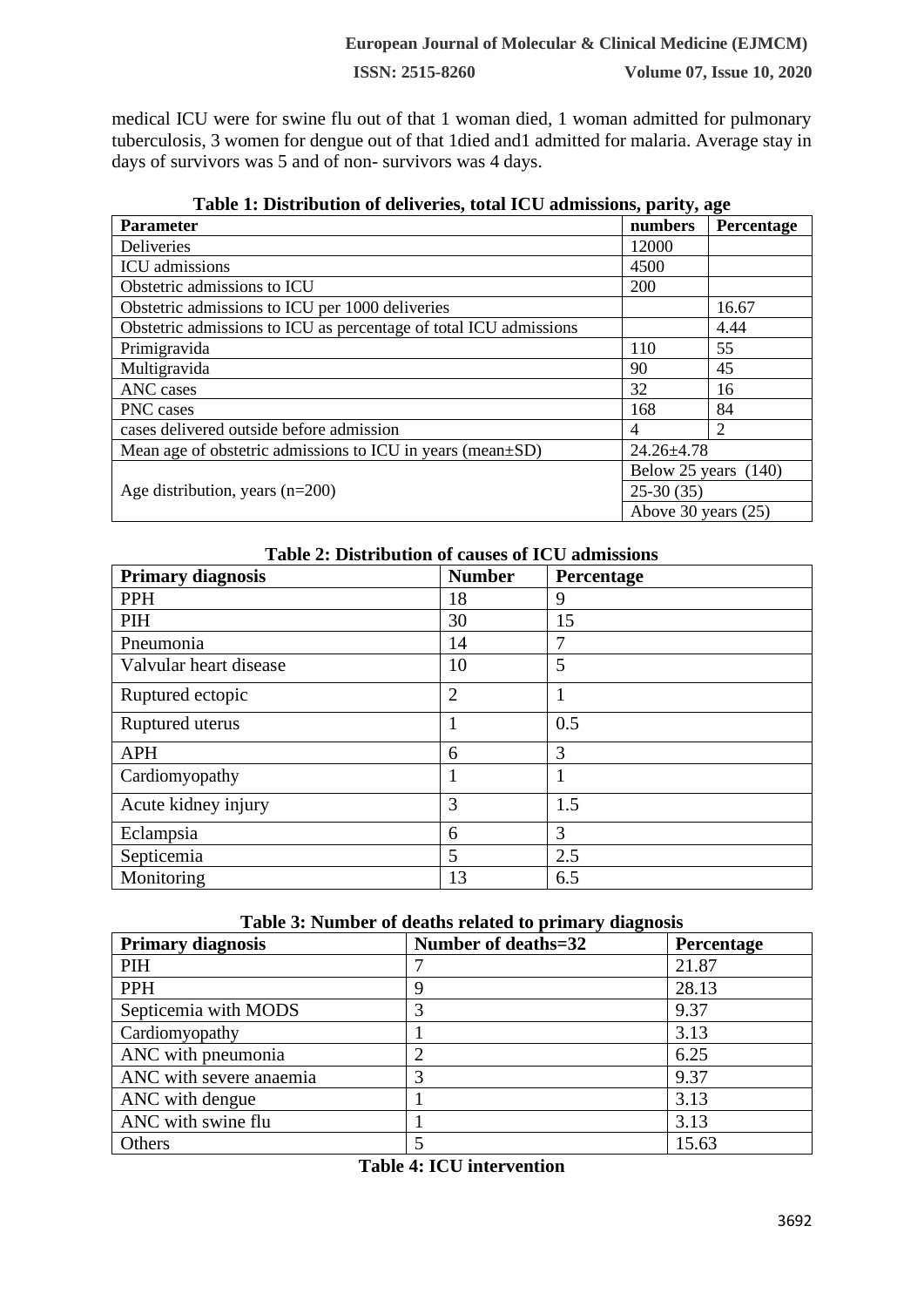| Procedure            | <b>Number of patients</b> | percentage |
|----------------------|---------------------------|------------|
| Invasive ventilation | 135                       | 67.5       |
| Dialysis             |                           |            |

#### **Discussion**

In the present study the mean maternal age (in years) was 24.26±4.78 and 70 percent patients from below 25 years age this finding was correlate with other contemporary Indian studies, but studies from abroad report a higher maternal age.<sup>9</sup> Although advanced maternal age has not been shown to be uniformly associated with ICU admissions and a median age of 30 years is consistent with birth age patterns in developed countries.<sup>10</sup> The worth noticing point in Indian studies is the need of critical care in the patients under thirty. Socioeconomic factors, early marriages, less education and poor obstetric care in certain remote parts of the country may all contribute to this. Other studies report a higher percentage of multiparous admissions. Present study reports Primigravida (55%) were more as compared to multigravida (45%). This probably correlates with a high percentage of patients being admitted with complications of PIH in present ICU, primiparity being a known risk factor of PIH.<sup>11</sup>

In our study only 16% patients were in antepartum period while majority of patients (84%) were admitted during postpartum period, that is almost uniform among all studies from India and abroad.<sup>12</sup> Bhadate et al, reported a very high antepartum admission percentage of 66.39%, but their report is from an exclusively medical ICU, where most admissions were for indirect obstetric indications with hepatitis E in pregnancy being the most common (36.8%). Pollock et al, in their systematic review, showed that there was no difference in ICU admission per 1000 deliveries between developed (median 3 [IQR 0.7-8.8]) and developing (median 2.7 [IQR 1.3-3.5]) countries.<sup>13</sup>

The ICU utilization rate of 16.67 per 1000 deliveries in present study, albeit low, is more or less in keeping with the values from developing countries studied in the review and other recent Indian studies, which mostly reported a rate below 10 per 1000 deliveries. However, differences in case mix, obstetric and critical care protocols, facilities and bed strengths may be responsible for a very high ICU utilization rate of 28 and 54 per 1000 deliveries reported in two Indian studies.<sup>14</sup>

Considering the well-recognized differences in access to health-care facilities, severity of illness at the time of seeking medical help, and adequacy of ICU beds between developed and resource-limited countries, the similarity between present ICU admission rate and those from developed countries may appear paradoxical.<sup>15</sup>

However, this may be explained by the shortage of beds in present unit, compelling us to sometimes manage patients not needing very aggressive supports in other intensive care areas of the hospital on emergent basis (e.g., surgical ICU, trauma ICU) and in the absence of a dedicated obstetric ICU, even in the labor room recovery with coordinated efforts of obstetric, anesthesiology, and critical care teams. This subset of patients was not included in the analysis, and it might be a limitation of present study. The most common primary diagnosis leading to critical care admission is between obstetric hemorrhage and PIH in almost all the studies from India and abroad.<sup>16</sup>

The ICU patients had PIH as the most common primary diagnosis followed by obstetric hemorrhage. In the study by Togal et al, although the main primary diagnosis for ICU admission was PIH, the main cause of death was hemorrhage.<sup>17</sup>

Sepsis is also being responsible for ICU admissions in obstetric patients worldwide. Even in studies from developed countries, significant percentages of obstetric critical care admissions 10%, 5%, 6.6%, 7.1% were due to sepsis.<sup>18</sup> Two Indian studies report a very low rate of sepsis 1.6%, 2.45% which is comparable to present study which is 2.5%. Gombar et al, even reports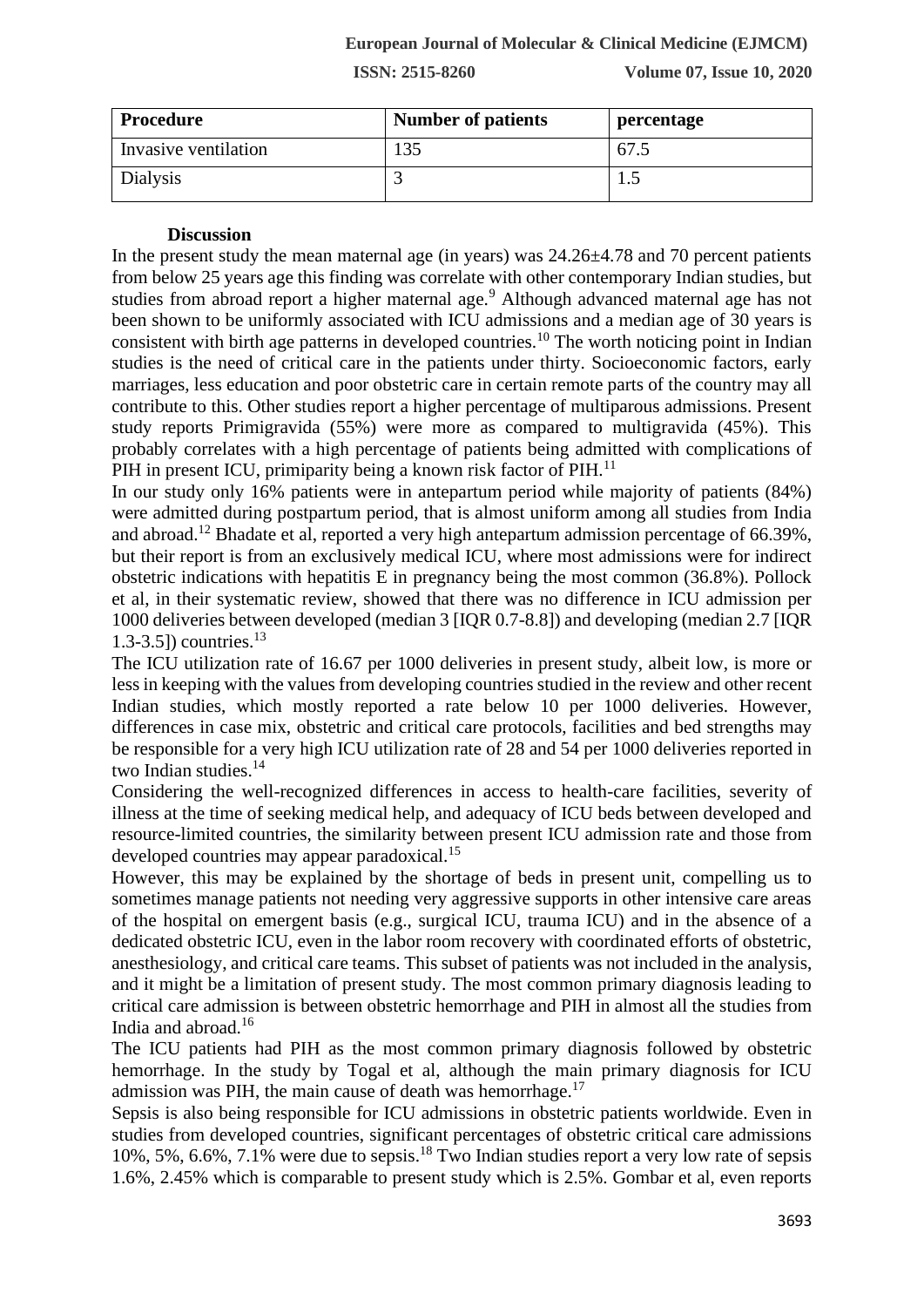a sepsis admission rate as high as 27.15%. The ICU obstetric mortality rate of 18.05% in present study matches with the contemporary Indian studies. A low mortality rate of 6.5% reported by Harde et al, from a post anesthesia ICU may not be a representation of maternal mortality in a general ICU and a study by Bhadade et al, from the medical ICU of the same institute reports a high maternal mortality rate of 30.3%.<sup>19</sup>

Most common cause of referral to this institution was unavailability of blood and blood products followed by unavailability of speciality doctor's team. A high rate of invasive ventilation (67.5%) in the present study reflects the severity of illness of patients admitted in present ICU. Overall, the ventilation rate among obstetric patients is variable in studies from outside India with Zwart et al, reporting a rate of 34.8%, Crozier and Wallace 45%, Sriram and Robertson 61%, and the team of Togal et al, a rate as high as 85%. Present high ventilation rate nearly matches the Indian report by Ashraf et al. which is 85% but is higher than that reported in many other Indian studies.<sup>20</sup>

The low percentage of patients needing hemodialysis (1.5%) in present study is probably explained by the finding of cardiovascular and respiratory failures as the most common organ failures. In general, the Indian studies report a hemodialysis rate of <10%, with some reporting slightly higher percentages than ours (7.7%, 7.4% while Jain M et al, similar to present study  $(2.5\%)$ <sup>21</sup> Only, Bhadade et al, reported an exceptionally high percentage of 38.88% from exclusively medical ICU. It has been recognized that the maternal mortality among critically ill obstetric patients in developing countries is higher than developed nations. Multiple socioeconomic and healthcare-related factors are responsible for this disparity. Studies by Sriram and Robertson and Crozier and Wallace did not report even a single maternal death, and the mortality rate was consistently below 5% in other reports from ICUs of developed countries.<sup>22</sup>

Like many studies from India and abroad obstetric hemorrhage with organ failure was the major cause of mortality in present study, PPH (28.13%) comprised most of these hemorrhage fatalities.<sup>23</sup> Other major causes of mortality in present study were complicated PIH (21.87%) and sepsis with organ failure (9.37%).

Due to the quick reversibility of illness in most of the young obstetric patients, the average length of ICU stay is in general short in this patient group. The median length of ICU stay (in days) was 4 in the present study which nearly matches many other studies from around the world and India. However, an even shorter length of ICU stay of below 2 days has also been reported both from India and abroad. The length of ICU stay among non survivors in present study (in days) was 5 suggests fast rate of complications in these patients demanding more vigilant and quick decisions over treatment modalities in these patients. A general limitation of studies on obstetric critical care is the controversy regarding applicability of the most commonly used ICU severity scoring systems, for example, Acute Physiology and Chronic Health Evaluation or Simplified Acute Physiology Score among critically ill obstetric patients and hence, like a recently published study, authors also did not use any scoring system to assess severity of illness or predict mortality.<sup>24</sup>

## **Conclusion**

A high quality multidisciplinary care is required in complicated pregnancies for safe motherhood. So, there is a need for dedicated ICU for obstetric patients.

## **Reference**

1. Heinonen S, Tyrväinen E, Saarikoski S, Ruokonen E. Need for maternal critical care in obstetrics: A population-based analysis. Int J Obstet Anesth 2002;1:260-4.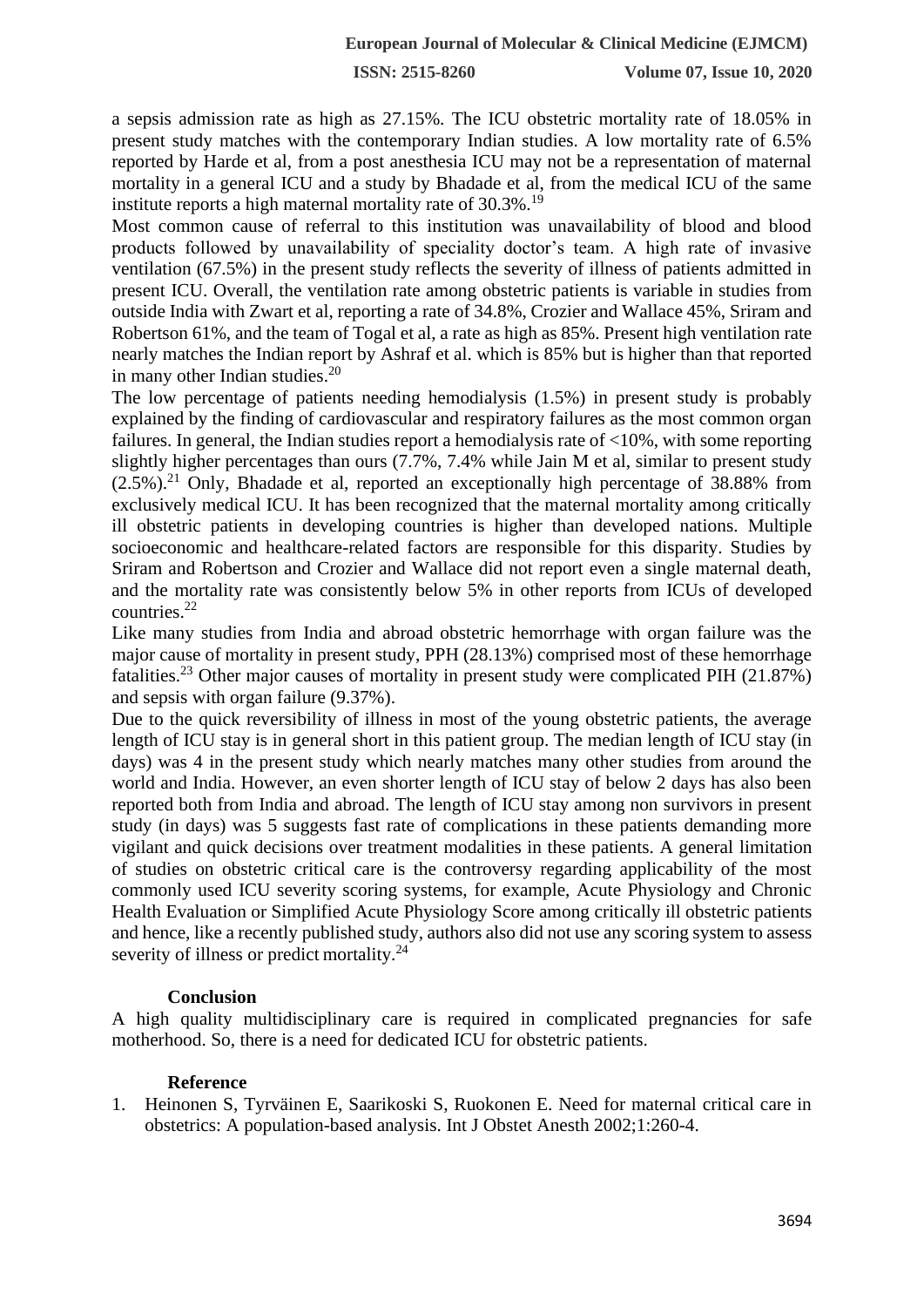- 2. Qureshi R, Ahmed SI, Raza A, Khurshid A, Chishti U. Obstetric patients in intensive care unit: Perspective from a teaching hospital in Pakistan. JRSM Open 2016;7:2054270416663569.
- 3. Pattnaik T, Samal S, Behuria S. Obstetric admissions to the intensive care unit: A five year review. Int J Reprod Contracept Obstet Gynecol 2015;4:1914-7.
- 4. Sukhwinder KB, Sukhminder JSB. Delivering obstetrical critical care in developing nations. Int J Crit Illn Inj Sci 2012;2:32-9.
- 5. Vasco M, Pandya S, Van Dyk D, Bishop DG, Wise R, Dyer RA. Maternal critical care in resource-limited settings. Narrative review. Int J Obstet Anesth 2019;37:86-95.
- 6. Ashraf N, Mishra SK, Kundra P, Veena P, Soundaraghavan S, Habeebullah S. Obstetric patients requiring intensive care: A one year retrospective study in a tertiary care institute in India. Anesthesiol Res Pract 2014;2014:789450.
- 7. Badar S, Manzoor S, Chaudhary MA, Shahid M, Yasmeen S, Arshad S. Effect of women empowerment on their fertility behaviour. Pak Armed Forces Med J 2008; 5 8:159-63.
- 8. Gombar S, Ahuja V, Jafra A. A retrospective analysis of obstetric patient's outcome in Intensive Care Unit of a tertiary care center. J Anaesthesiol Clin Pharmacol. 2014;30:502- 7.
- 9. Dasgupta S, Jha T, Bagchi P, Singh SS, Gorai R, Choudhury SD. Critically ill obstetric patients in a general critical care unit: a 5 years' retrospective study in a public teaching hospital of Eastern India. Indian J Crit Care Med. 2017;21(5):294.
- 10. Pollock W, Rose L, Dennis CL. Pregnant and postpartum admissions to the Intensive Care Unit: A systematic review. Intensive Care Med. 2010;36:1465-74.
- 11. Ramachandra Bhat PB, Navada MH, Rao SV, Nagarathna G. Evaluation of obstetric admissions to Intensive Care Unit of a tertiary referral center in coastal India. Indian J Crit Care Med. 2013;17:34-7.
- 12. Sriram S, Robertson MS. Critically ill obstetric patients in Australia: A retrospective audit of 8 years' experience in a tertiary Intensive Care Unit. Crit Care Resusc. 2008;10:124.
- 13. Bhadade R, De' Souza R, More A, Harde M. Maternal outcomes in critically ill obstetrics patients: A unique challenge. Indian J Crit Care Med. 2012;16:8-16.
- 14. Chawla S, Nakra M, Mohan S, Nambiar BC, Agarwal R, Marwaha A. Why do obstetric patients go to the ICU? A 3-year-study. Med J Armed Forces India. 2013;69:134-7.
- 15. Crozier TM, Wallace EM. Obstetric admissions to an integrated general Intensive Care Unit in a quaternary maternity facility. Aust N Z J Obstet Gynaecol. 2011;51:233-8.
- 16. Jain M, Modi JN. An audit of obstetric admissions to Intensive Care Unit in a medical college hospital of central India: Lessons in preventing maternal morbidity and mortality. Int J Reprod Contracept Obstet Gynecol. 2015;4:140-5.
- 17. Togal T, Yucel N, Gedik E, Gulhas N, Toprak HI, Ersoy MO. Obstetric admissions to the Intensive Care Unit in a tertiary referral hospital. J Crit Care. 2010;25:628-33.
- 18. Zwart JJ, Dupuis JR, Richters A, Ory F, van Roosmalen J. Obstetric intensive care unit admission: A 2-year nationwide population-based cohort study. Intensive Care Med. 2010;36:256-63.
- 19. Harde M, Dave S, Wagh S, Gujjar P, Bhadade R, Bapat A. Prospective evaluation of maternal morbidity and mortality in post-cesarean section patients admitted to postanesthesia Intensive Care Unit. J Anaesthesiol Clin Pharmacol. 2014;30:508- 13.
- 20. Ashraf N, Mishra SK, Kundra P, Veena P, Soundaraghavan S, Habeebullah S. Obstetric patients requiring intensive care: A one year retrospective study in a tertiary care institute in India. Anesthesiol Res Pract. 2014;2014:789450.
- 21. Pattnaik T, Samal S, Behuria S. Obstetric admissions to the Intensive Care Unit: A five year review. Int J Reprod Contracept Obstet Gynecol. 2015;4:1914-7.